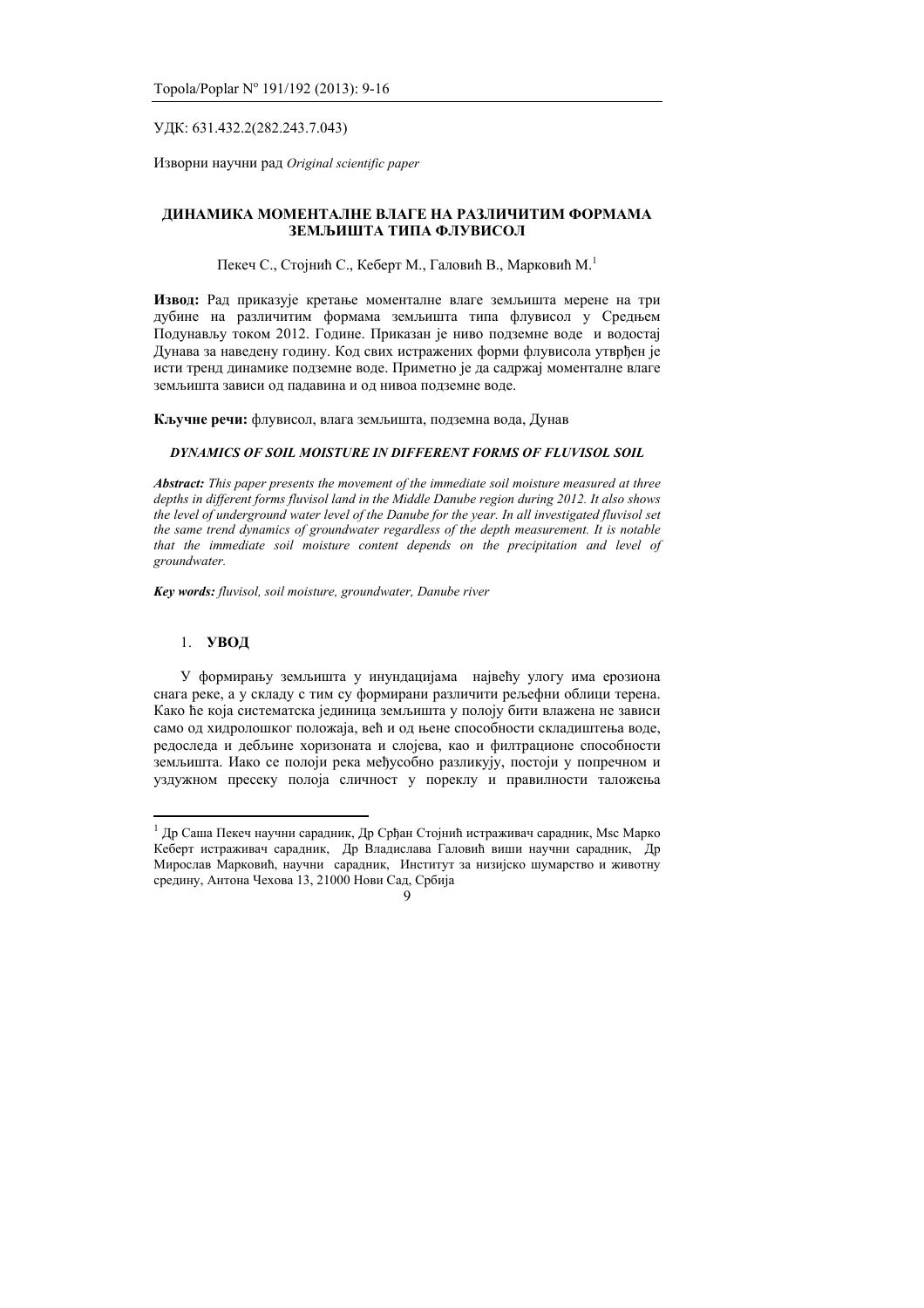суспендованог материјала. Оваква законитост послужила је за упознавање настанка земљишних творевина на алувијалним наносима. За образовање алувијалних (флувисол) земљишта најзначајнији је флувијални процес који се мењао у времену и простору.

Веома велику вертикалну слојевитост алувијалних земљишта Иванишевић, (1993), наводи као последицу флувијалне седиментације реке, где на малим просторима долази до нагле промене својстава и високе варијабилности текстурног састава према Живанов, (1973, 1977, 1979, 1982). Физичка и хемијска својства флувисола зависе од броја слојева, њихове дебљине, механичког састава, порекла и редоследа, због тога се ретко говори о неким типичним својствима, већ се својства разликују од профила до профила (Живанов и Иванишевић, 1986). Заступљеност младих земљишта у инундацијама је највећа. По гранулометријском саставу иста спадају у песковите иловаче и иловасти песак, а има локалитета који су само песковити. Читава група ових земљишта има задовољавајућу профилну дренажу и довољно су прозрачна. Подземна вода је повезана са главним водотоцима. Имају задовољавајућу потенцијалну и ефективну плодност која потиче од периодичног намуљивања у току године. Живковић et al., (1967), су пронашли одређену периодичност кретања подземне воде током године, односно на терену јужне Бачке се подземна вода подиже од новембра и постиже максимум у марту-априлу, залржавајући ту висину до краја јуна, а у ivлу лолази до пала нивоа услед велике евапотранспирације, која се креће према наводима аутора око 140 mm за наведено подручје. Аутори наводе да снижење подземног водостаја показује одређену корелацију са висином терена. Земљишта алувијалне равни припадају хидроморфном реду. деловањем воде дошло је до диференцијације честица и формирања различитих морфолошко рељефних облика. Шумаков, (1959), у полојима реке Саве и Драве констатује сва три генетичка дела полоја, а хидрографски •<br>положај терена је веома важан, у зависности од режима влажења, где режим плављења и оцећивања воде има пресудан значај за формирање и развој шумске вегетације (Херпка, 1968) . Циљ рада је да се упозна проблем **кретања моменталне влаге истраживаних земљишта у односу на различите** форме и дубине земљишта, те утицај подземне вода на распоред влаге у профилу.

# 2. **ОБЈЕКАТ ИСТРАЖИВАЊА И МЕТОД РАДА**

Истраживање различитих форми флувисол земљишта, односно динамике моменталне влаге у овим земљиштима је вршено на полручју Срелњег Подунавља, у заштићеном делу алувијалне равни. Проучена је динамика кретања земљишне влаге на земљишту типа флувисол, односно формама: песковита, иловаста и песковито иловаста. Узимани су узорци земљишта у нарушеном стању цевастом сондом једном месечно на дубинама од 10, 40 и 70 ст. Узорци земљишта су сушени у сушници на 105<sup>°</sup>С, те је одређена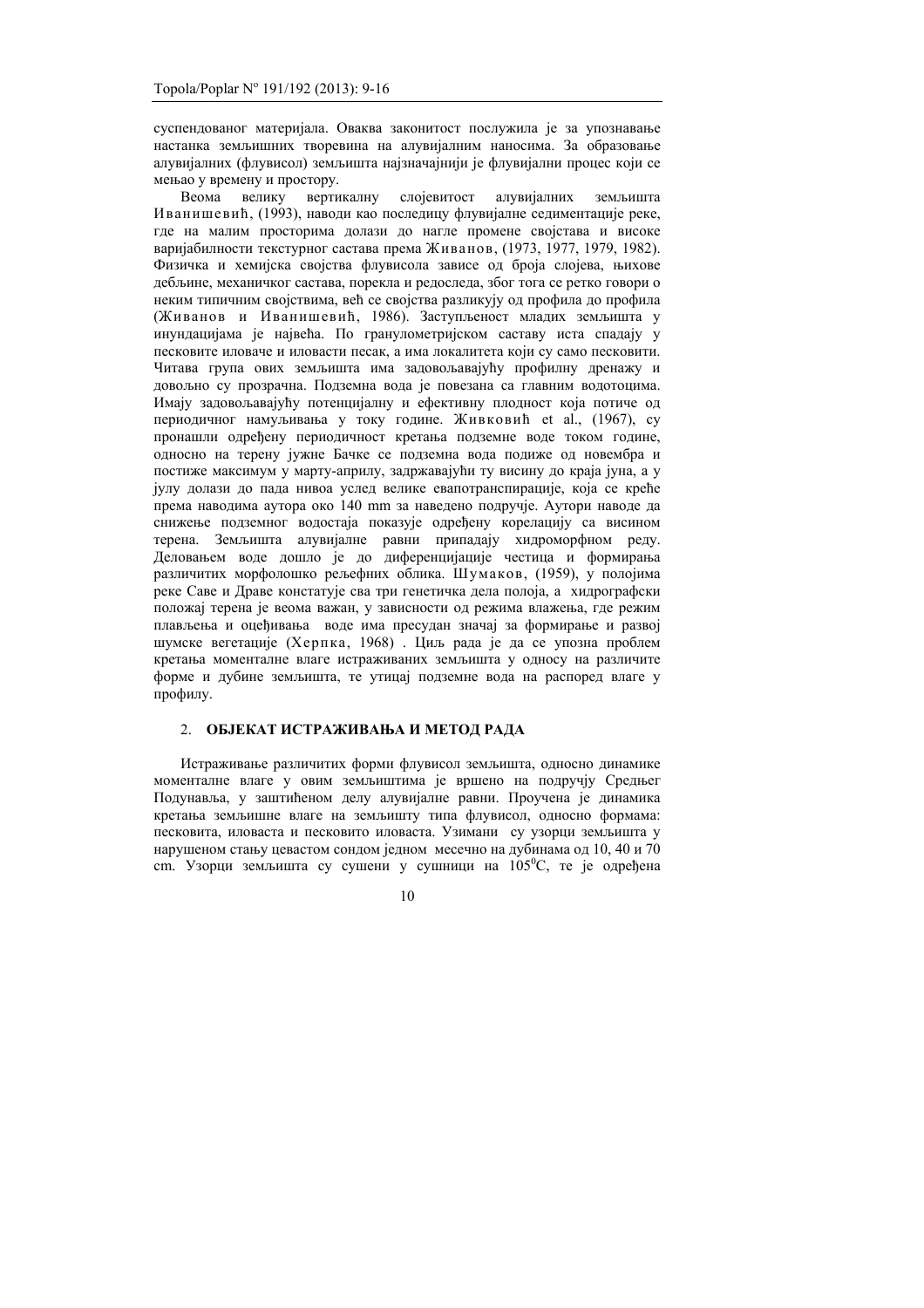моментална влага путем прорачуна. У истом периоду је мерен ниво подземне воде на овом земљишту помоћу пиезометара.

### 3. **РЕЗУЛТАТИ И ДИСКУСИЈА**

Анализирајући садржај моменталне влаге у песковитој форми флувисола (графикон 1) може се увидети да је највиши проценат влаге био на дубини од 10 cm, те је опадао са дубином узорковања земљишта, односно садржај влаге се смањује са дубином, те је нижи на 40 cm, и најнижи на 70 cm дубине. Овакав распоред земљишне влаге је терестичног типа, и под утицајем је падавина. Гледајући динамику моменталне влаге, види се да је у складу са распоредом падавина у току хидролошке године.

Графикон 1. Моментална влага земљишта - флувисол песковита форма *Graph 1. Soil moisture – fluvisol sandy form* 



Код песковито-иловасте форме флувисола (графикон 2), другачији је распоред моменталне влаге по истраживаним дубинама земљишта. Влага земљишта на 10 cm дубине је најнижа почетком године те се повећава њен проценат од почетка маја до половине јула, и од половине септембра све до краја године када има и највише вредности у односу на влагу на осталим дубинама.

11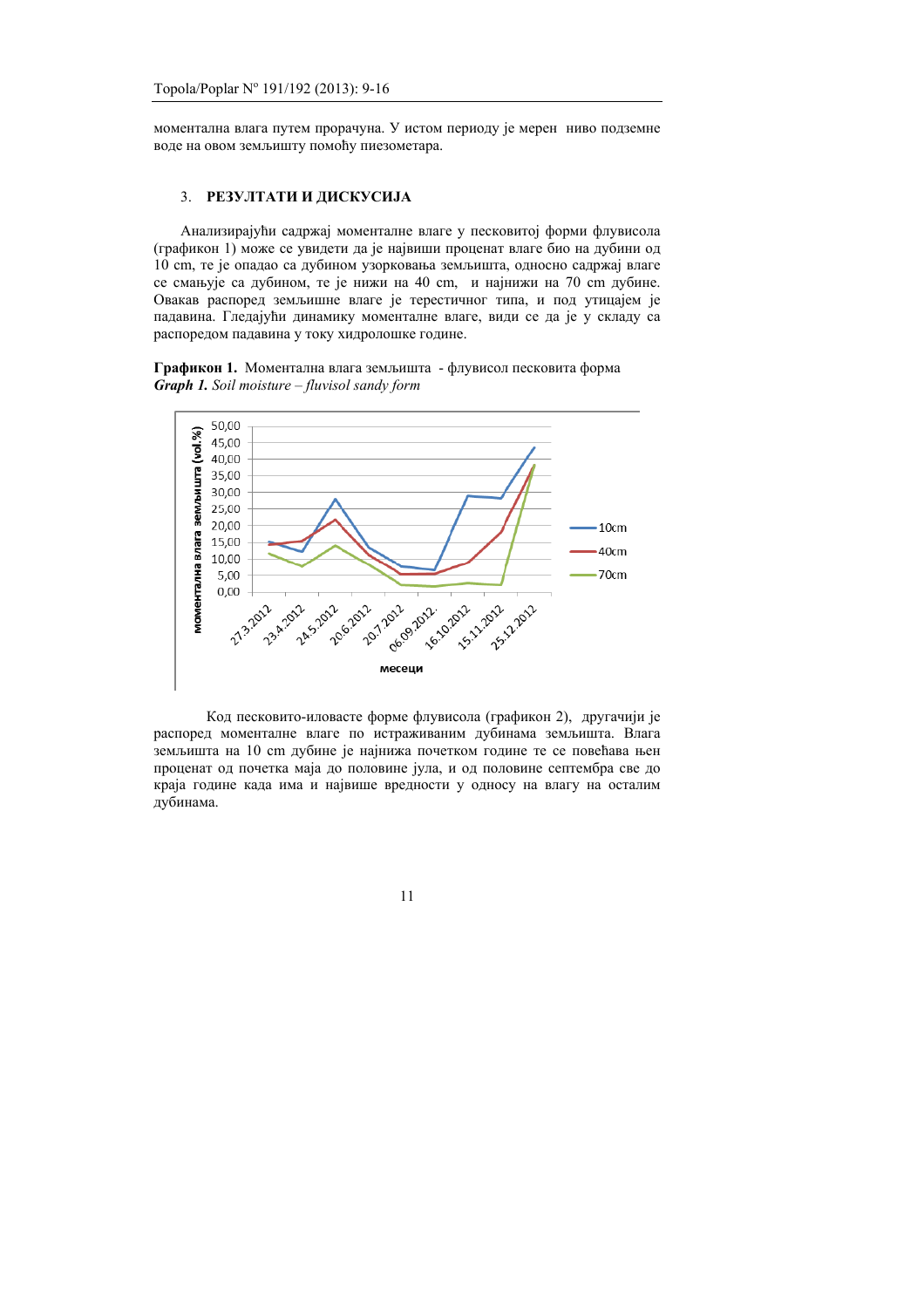Графикон 2. Моментална влага земљишта - флувисол иловаста форма *Graph 2. Soil moisture – fluvisol loamy form* 



Моментална влага на дубинама од 40 и 70 cm има тренд опадања све до половине септембра, односно половине октобра, након чега се њене вредности повећавају. Карактеристично је да земљишна влага на 40 cm има мање вредности од земљишне влаге на 70 cm све до половине септембра. На ову појаву је утицао релативно повишен ниво подземне воде у односу на песковиту форму, те капиларно пењање влаге с обзиром на иловастији текстурни састав код ове форме. Такође на садржај влаге на 10 cm дубине утицале су периодичне падавине.

Код песковито иловасте форме флувисола (графикон 3), садржај моменталне влаге се веома мало разликује за различите дубине земљишта све до половине септембра. Тренд кретања влаге је подударан као и код претходне две форме флувисола. Веће разлике у садржају моменталне влаге се појављују средином септембра кад долази до пораста влаге, а количина влаге опада са дубином истраженог земљишта. Захвањујући утицају механичког састава испитиваних форми земљишта типа флувисол, те распореду односа капиларних и некапиларних пора, приметан је повољнији садржај влаге земљишта код иловасте форме те песковито-иловасте форме у односу на песковиту форму ових земљишта.

Ниво подземне воде код све три форме флувисола има исти тренд кретања (графикон 4), највиши је до половине јуна, те опада до половине новембра, након чега је приметан благ пораст. Такође видљиво је да ниво подземне воде зависи од облика рељефа.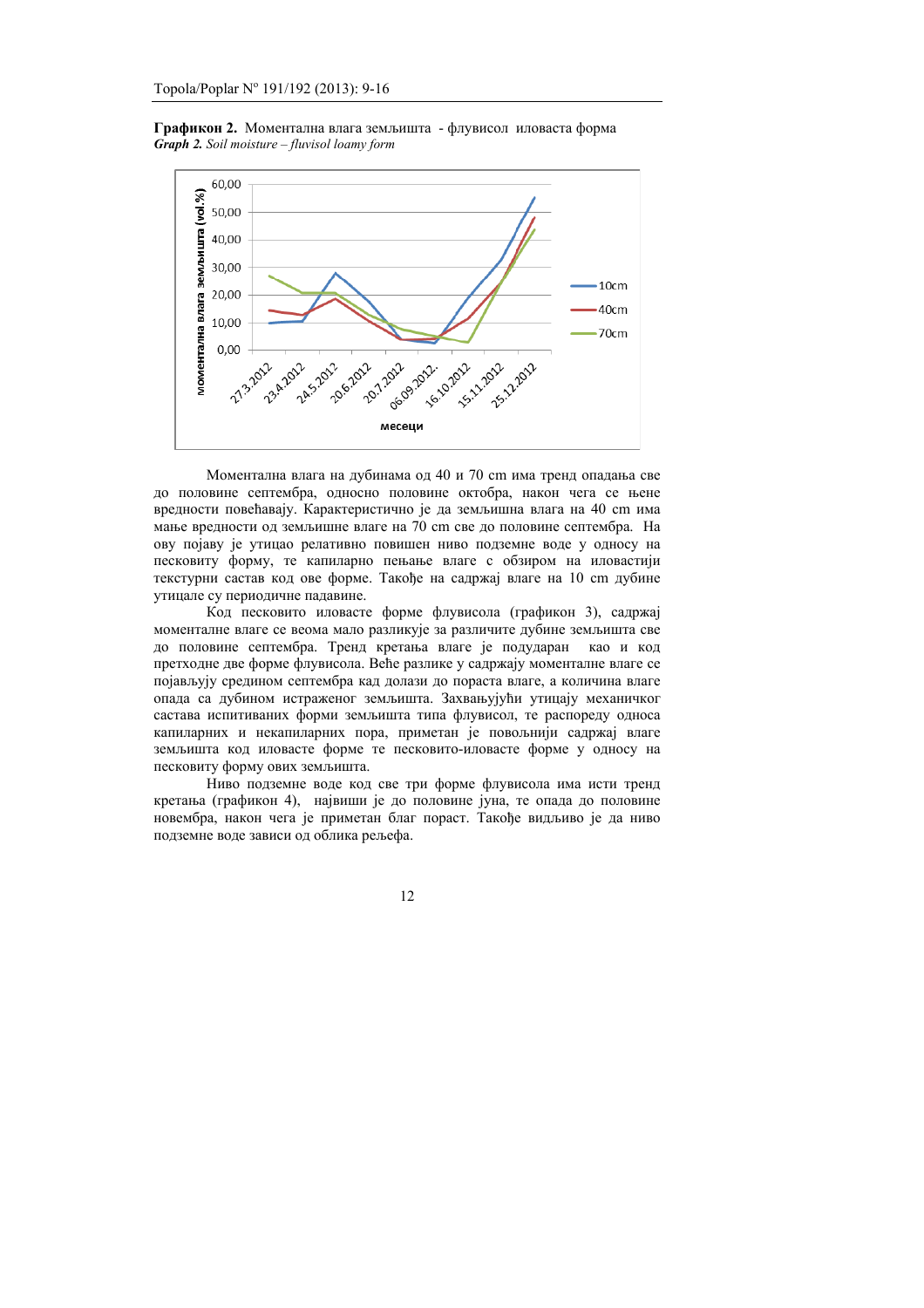Графикон 3. Моментална влага земљишта - флувисол песковито - иловаста форма



*Graph 3. Soil moisture – fluvisol sandy –loam form*



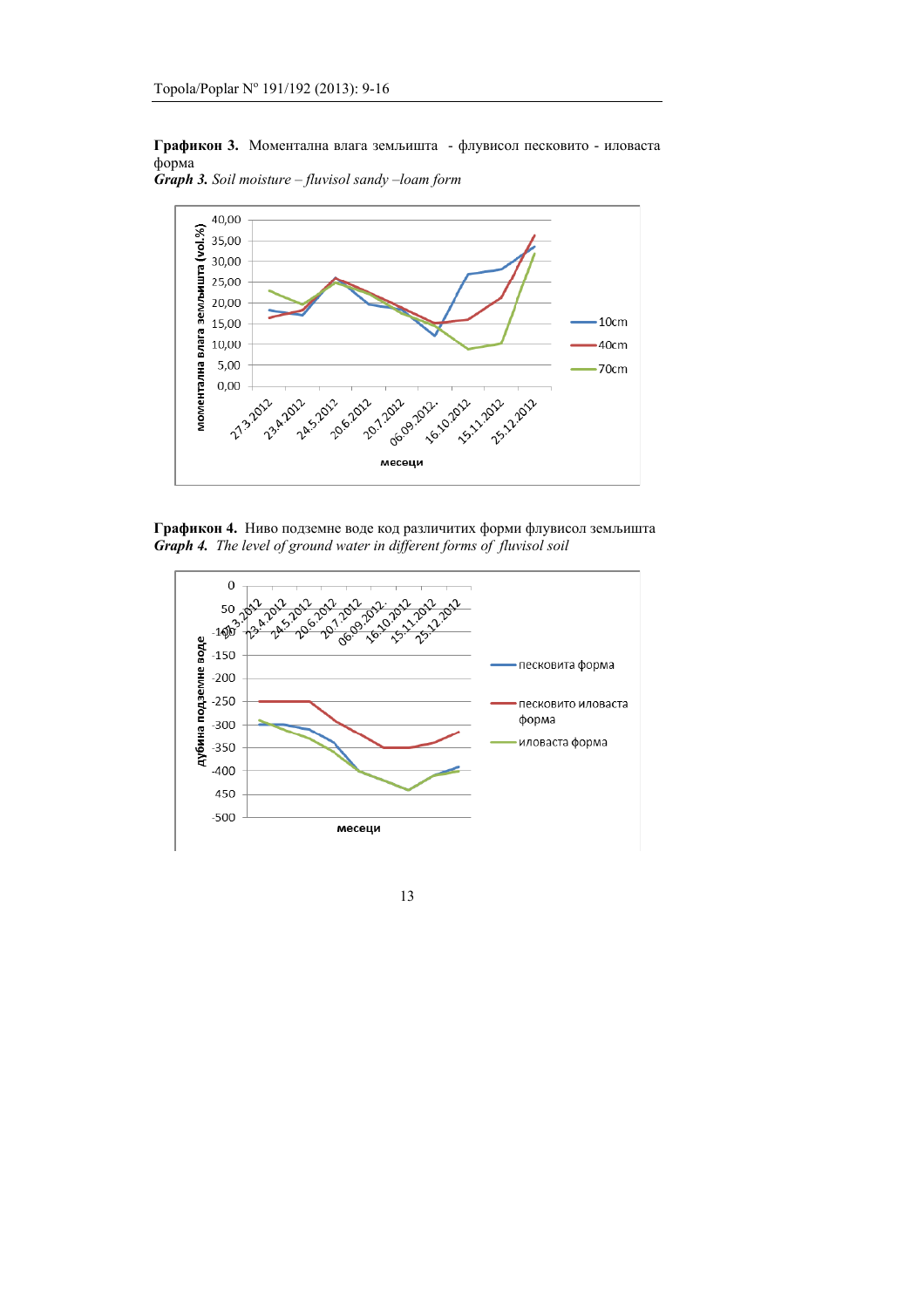Посматрајући водостај Дунава (графикон 5) и његову динамику током године, те поредећи га са динамиком нивоа подземне воде истражених земљишта, уочава се директан утицај (криве водостаја и подземне воде) у посматраној хидролошкој години на динамику подземних вода.



Графикон 5. Ниво водостаја Дунава *Graph 5. The water level of Danube*

Како наводи Живанов (1977), одлучујући утицај на режим влажења земљишта имају: падавине, поплавне и подземне воде, особине земљишта, температурни услови и вегетација. Тако Шумаков 1960; Антић et al. 1967, према Живанову (1977) наводе да у односу на поплавне и подземне воде на подручју полоја, највише су изучаване подземне воде, које у зависности од дела полоја више или мање стално утичу на продуктивност земљишта.

### 4. **ЗАКЉУЧЦИ**

Анализирајући динамику моменталне влаге на различитим формама земљишта типа флувисол, може се закључити да код песковите форме флувисола распоред садржаја моменталне воде опада са дубином. Код **иловасте и песковито иловасте форме садржа**ј моменталне влаге нема правилан распоред по дубини профила, те је у поједниним периодима повећан садржај моменталне влаге у зависности од утицаја подземне воде. Посматрајући временски период код све три форме флувисола динамика моменталне влаге показује подударан тренд кретања.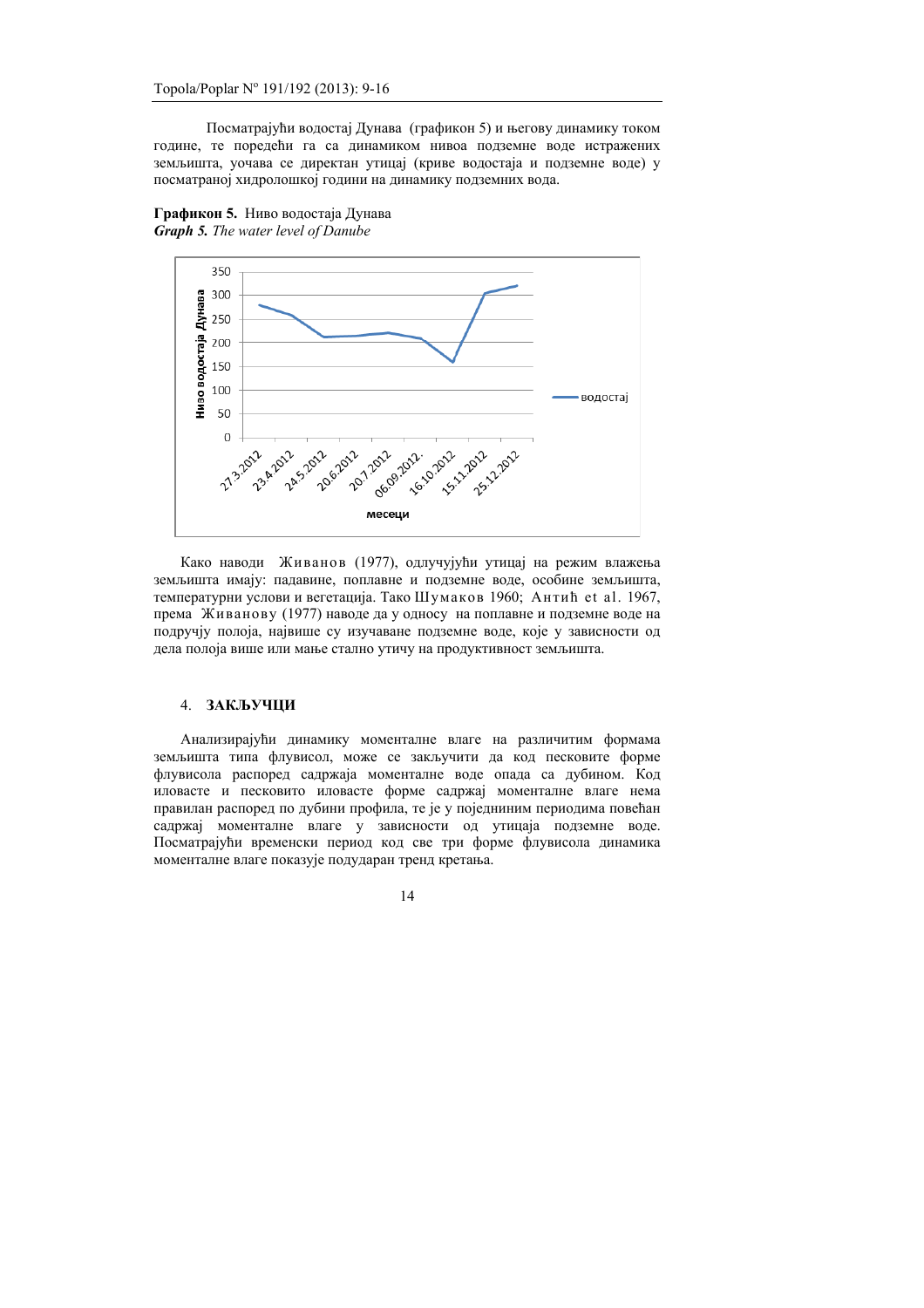Ниво подземне воде код све три форме флувисола има такође исти тренд кретања. Песковито иловаста форма флувисола има око 50 cm виши ниво подземне воде у односу на иловасту и песковиту форму. Према тренду кретања може се закључити да је динамика моменталне влаге у истраживаним земљиштима у зависности од распореда падавина, а код физиолошки плићих земљишта у зависности од утицаја подземних вода.

#### Захвалнииа

 $\alpha$ вај рад је реализован у оквиру пројекта "Истраживање климатских промена на животну средину: праћење утицаја, адаптација и ублажавање" (43007) који финансира Министарство за просвету и науку Републике Србије **у** оквиру програма Интегрисаних и интердисииплинарних истраживања за  $\mu$ *nepuod* 2011-2014. године.

### **ЛИТЕРАТУРА**

 $X$ ерпка, И. (1968): Еколошке и биолошке основе аутохтоних топола и врба у ритским шумама подунавља. Докторска дисертација, Радови Института за тополарство, Књига 7, Нови Сал.

Иванишевић, П. (1993): Утицај својстава земљишта на раст ожиљеница *Populus x euramericana* Guinier (Dode) *cl. I-214* i *Populus deltoides* Bartr. *cl. I-*69/55 (Ludž), Докторска дисертација, Универзитет у Београду, Шумарски факултет, Београд,

Живанов, Н., Иванишевић, П. (1986): Земљишта за узгој топола и врба, Монографија "Тополе и врбе у Југославији,, стр. 105-121, Институт за тополарство, Нови Сад.

Живковић, Б., Драговић, С., Хаџић, В. (1967): Корелација између висине нивоа подземне воде и степена оглејаности леса северног дела јужне Бачке. Посебан отисак из свеске 5. "Зборника радова,. Институт за пољопривредна истраживања. Нови Сад.

Шумаков, В. (1959): Претходни извештај о земљишним условима на полоју реке Саве у реону Сремске Митровице и принципи класификације земљишта полоја. Топола, Билтен југославенске националне комисије за тополу, Београд број 11, стр. 917-930. [Отштампано из Локументације шумарства бр. 16 Југословенског саветодавног центра за пољопривреду и шумарство]

Живанов, Н. (1973): Прилог изучавања прираста клона  $I-214$  на земљиштима различитих водно физичких својстава; Магистарски рад, Нови Сад.

Живанов, Н. (1977): Особине земљишта у незаштићеном делу полоја река: Драве, Дунава и Тамиша и њихов значај за таксационе елементе тополе *Populus x euramericana* Guinier (Dode) *cl. I-214*, Докторска дисертација, Институт за тополарство, Нови Сад.